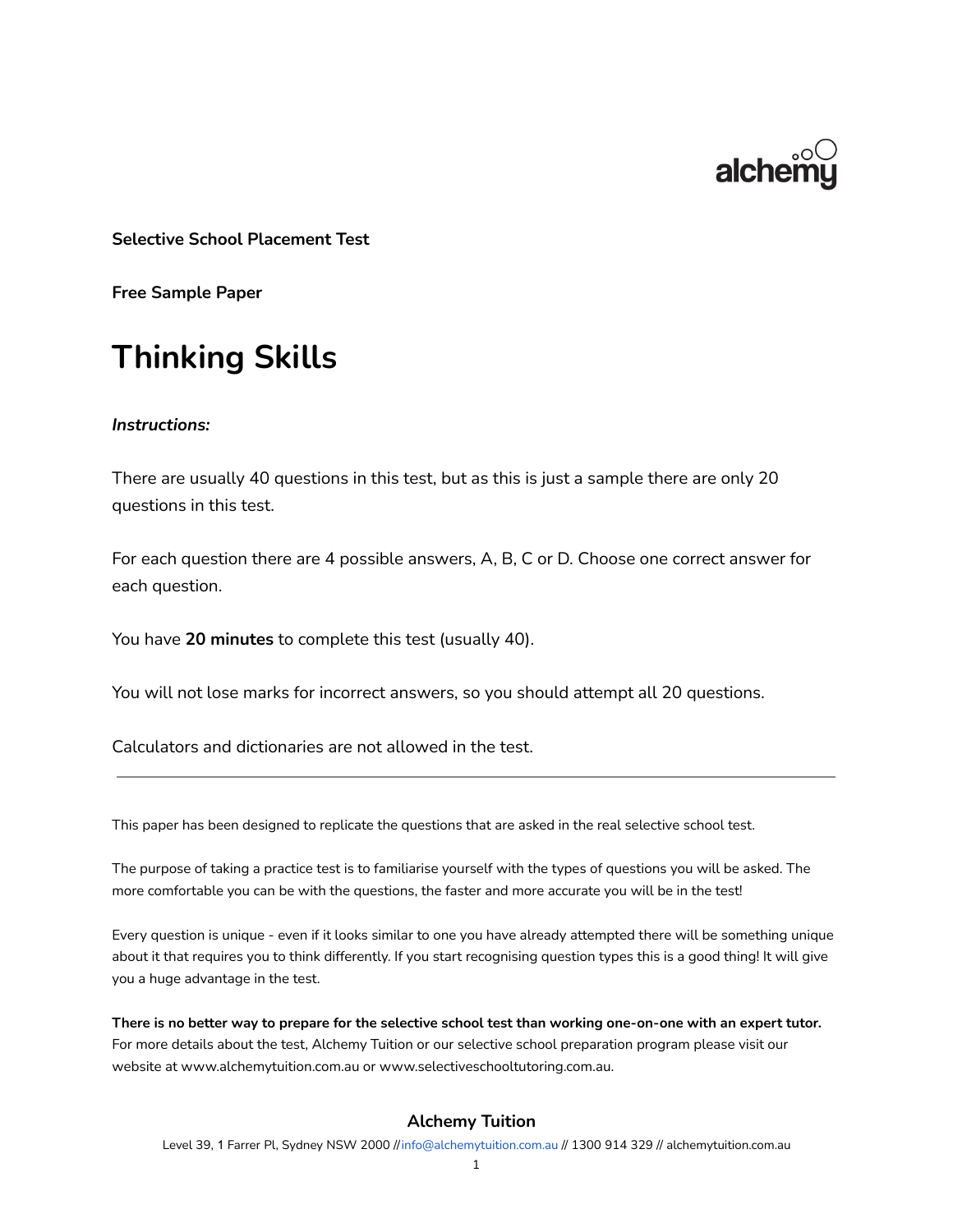## **Q1.**

Nick's school was selecting students for a new acting course. As well as considering their existing knowledge of acting, the school set them a performance test and an improvisation challenge.

If a student had at least some existing knowledge of acting, then they only had to pass the performance test. If they had none, then they either needed to get an excellent score on the performance test or do well in both the performance test and the improvisation challenge.

Ethan is an experienced actor but failed to get a place on the course. What must have been the reason?

- a. He did badly on the improvisation challenge.
- b. He did not get an excellent score in performance.
- c. He failed his performance test.
- d. He did badly in both performance and improvisation.

# **Q2.**

## **To become a successful chess player, you need to be focused and have excellent patience.**

## Tom:

"Alex is easily angered, and he is not good at changing tasks quickly. He can't become a great chess player."

## Evie:

"Tash enjoys long hours of concentrated work and is good at them and he can wait for hours without getting mad. Chess would bore him and she would not be a great player.."

If the information in the box is true, whose reasoning is correct?

A Tom only

B Evie only

C Both Tom and Evie

D Neither Tom nor Evie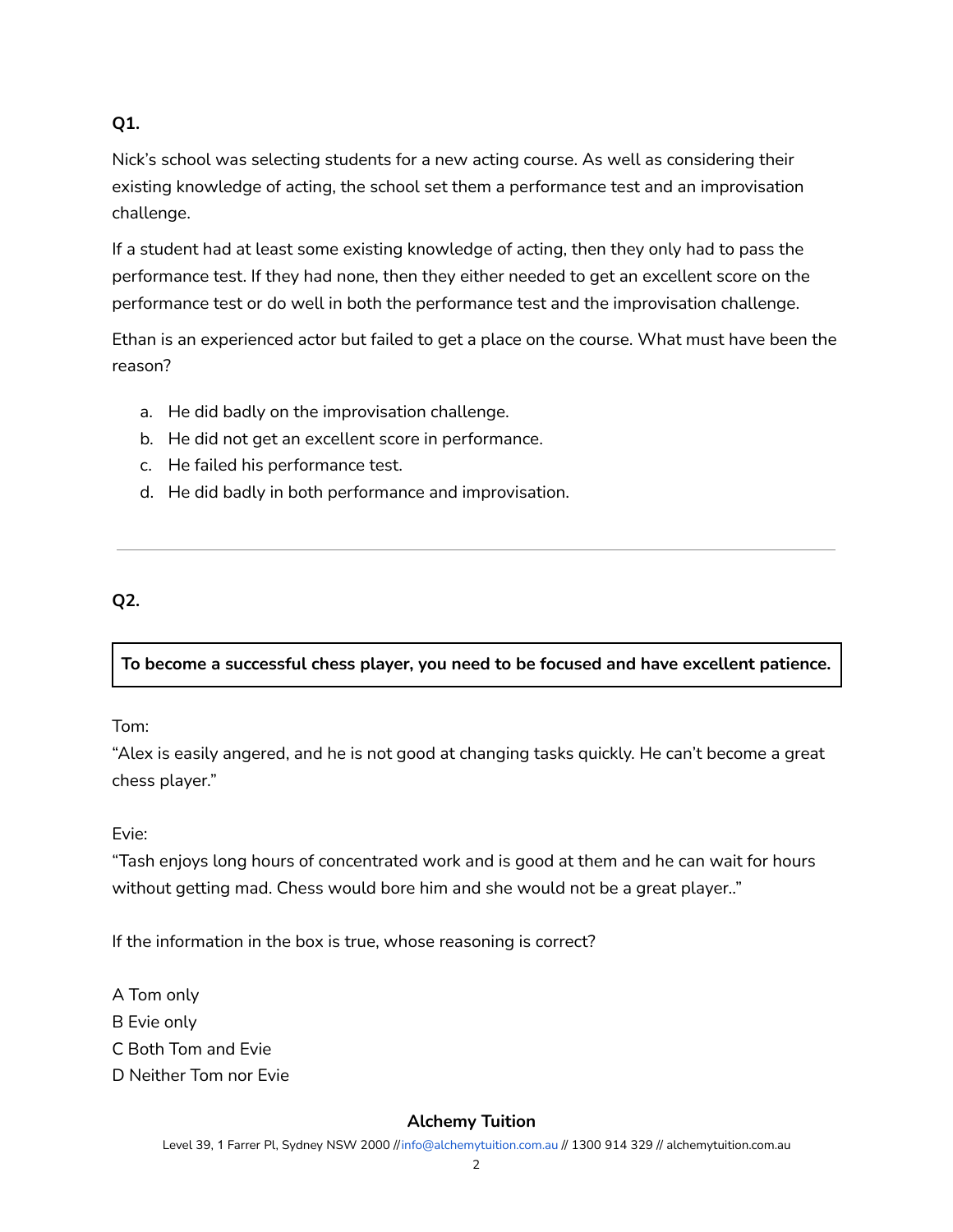# **Q3.**

Four identical tiles are placed side by side as shown below. I decided to cut a square, over the area indicated by the blue region.



Which of the following could be the cut-out tile?

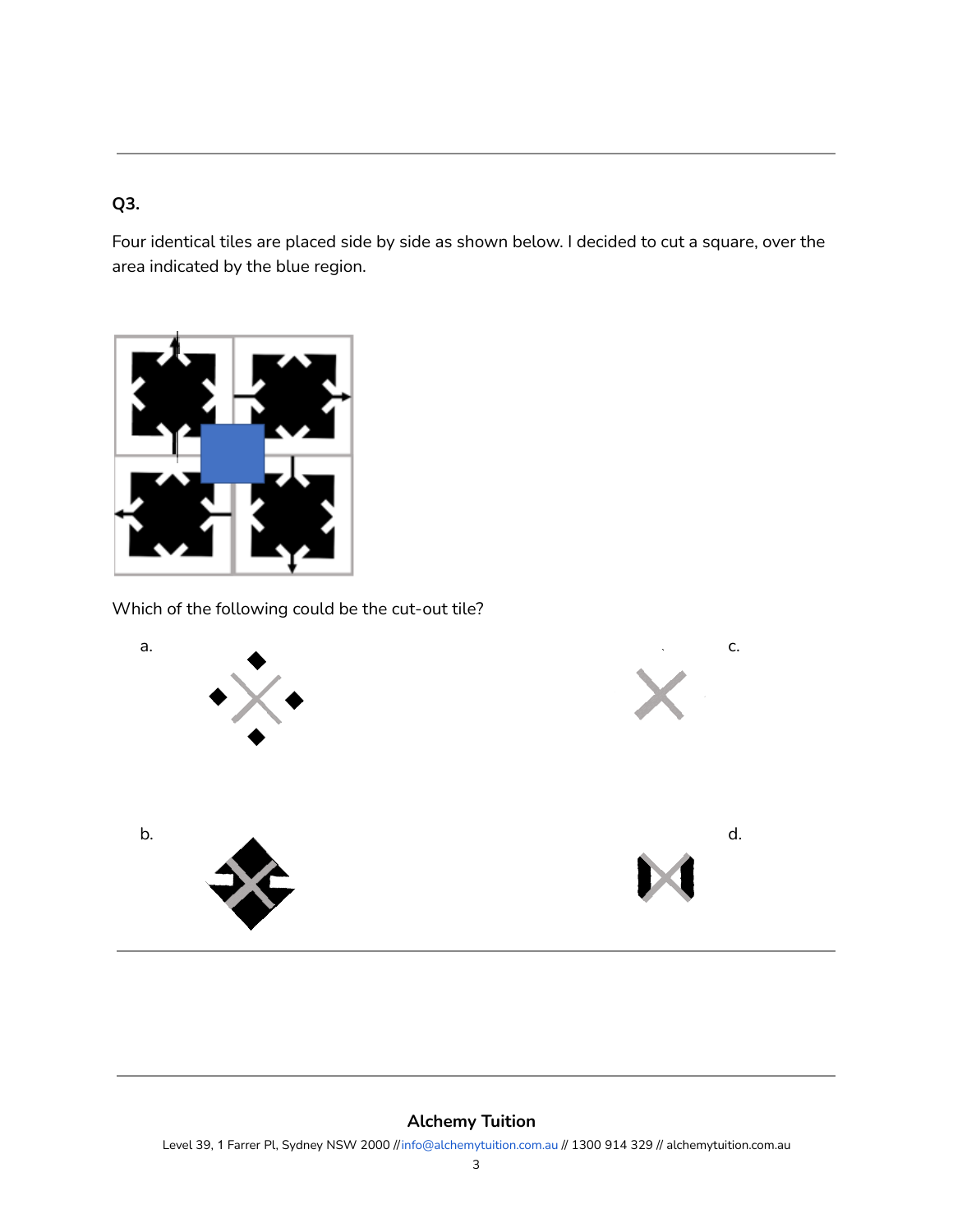# **Q4.**

Five houses stand together in a row. One person lives in each house; each person likes a different sport; they all use different forms of transport. We also know that:

- Mr Green likes TENNIS and lives on the right of Ms Orange who rides a SCOOTER.
- Dr Grey rides a SKATEBOARD.
- The person who likes BADMINTON lives in the left end of the row.
- Miss Orange rides a SCOOTER and doesn't like GOLF.
- The person who likes GOLF does not ride a SKATEBOARD.
- Mrs Black likes SWIMMING; she lives next to Miss White.
- Miss white is also next to Mr green.
- The person who rides a SKATEBOARD also likes GOLF.
- The person who likes BASKETBALL lives 3 houses away from the person who likes TENNIS.

Who is at the right end of the row?

A Dr Grey B Miss Orange C Mrs Black D Mr Green

## **Q5.**

Jane can look up the time it takes for different types of hair treatments on her local hair salon's website.

**Jane:** "My mum said her hair appointment will require 2 hours, so I'll be able to know what type of hair treatment she is planning on getting by looking through the website."

Which one of the following sentences best shows the mistake Jane has made in her statement?

- a. The same hair treatment may take different times depending on the hairdresser's efficiency.
- b. There may be some treatments that require the same amount of time.
- c. There may be some treatments available that are not shown on the website.
- d. There may be some treatments that take less than 2 hours.

## **Alchemy Tuition**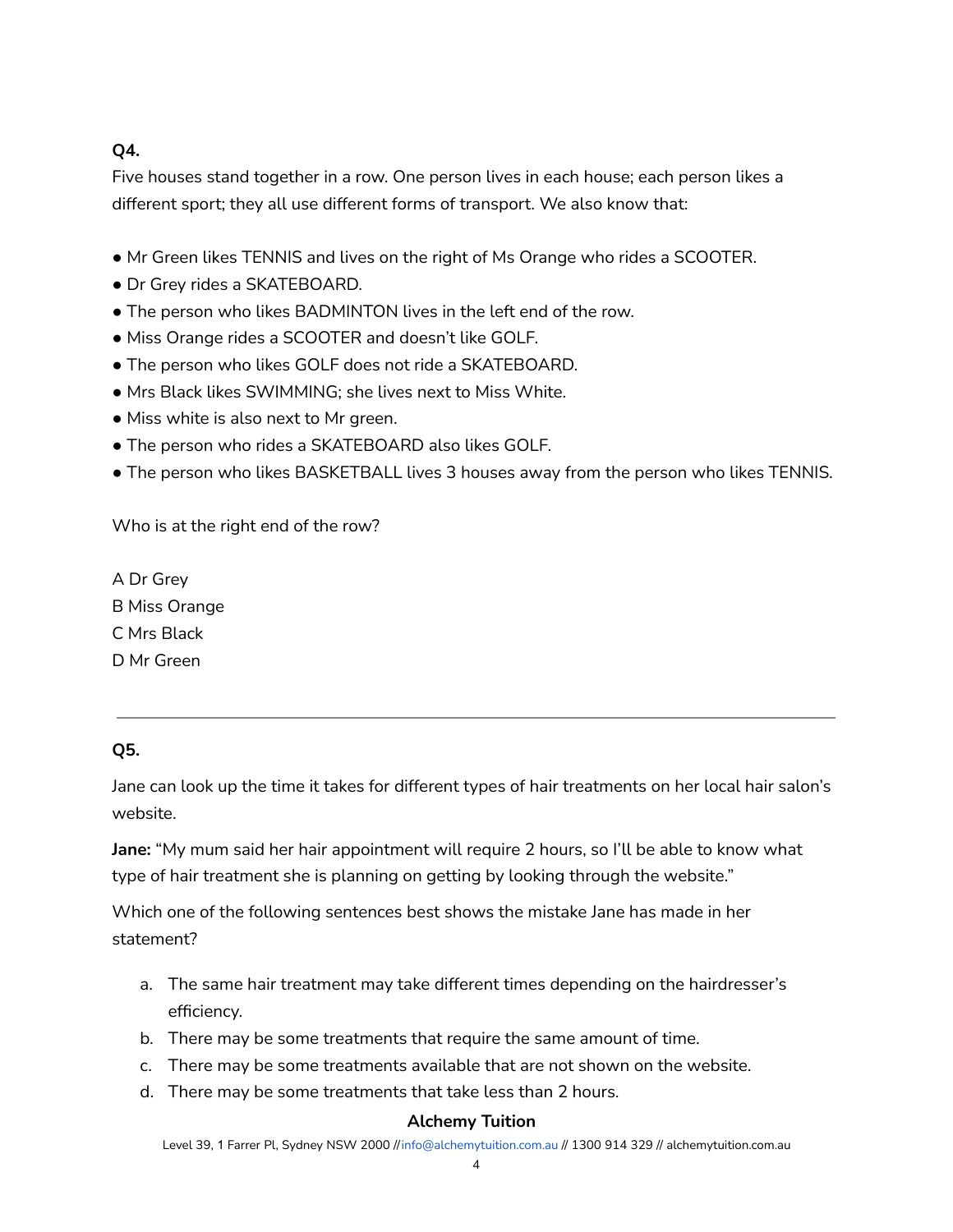## **Q6.**

Twelve students are studying Mathematics. They take three tests, each marked out of 100. The results of the first two tests taken are shown below.

| Name     | Test 1 | Test 2 |  |
|----------|--------|--------|--|
| Tom      | 48     | 53     |  |
| James    | 83     | 85     |  |
| Alira    | 61     | 67     |  |
| Connor   | 73     | 54     |  |
| Edward   | 66     | 59     |  |
| Heidi    | 69     | 78     |  |
| Jo       | 33     | 98     |  |
| Kai      | 88     | 44     |  |
| Sarah    | 100    | 53     |  |
| Piper    | 75     | 78     |  |
| Layla    | 81     | 79     |  |
| Isabelle | 57     | 65     |  |

A prize is awarded to the student with the highest combined total score from the three tests.

If two students are tied for the highest score, nobody gets the prize.

As the scores currently stand, one student is certain to win this prize as long as a high enough score is achieved in the final test.

What is the minimum score in the final test that will guarantee this student the prize?

A 93

B 94

C 96

D 98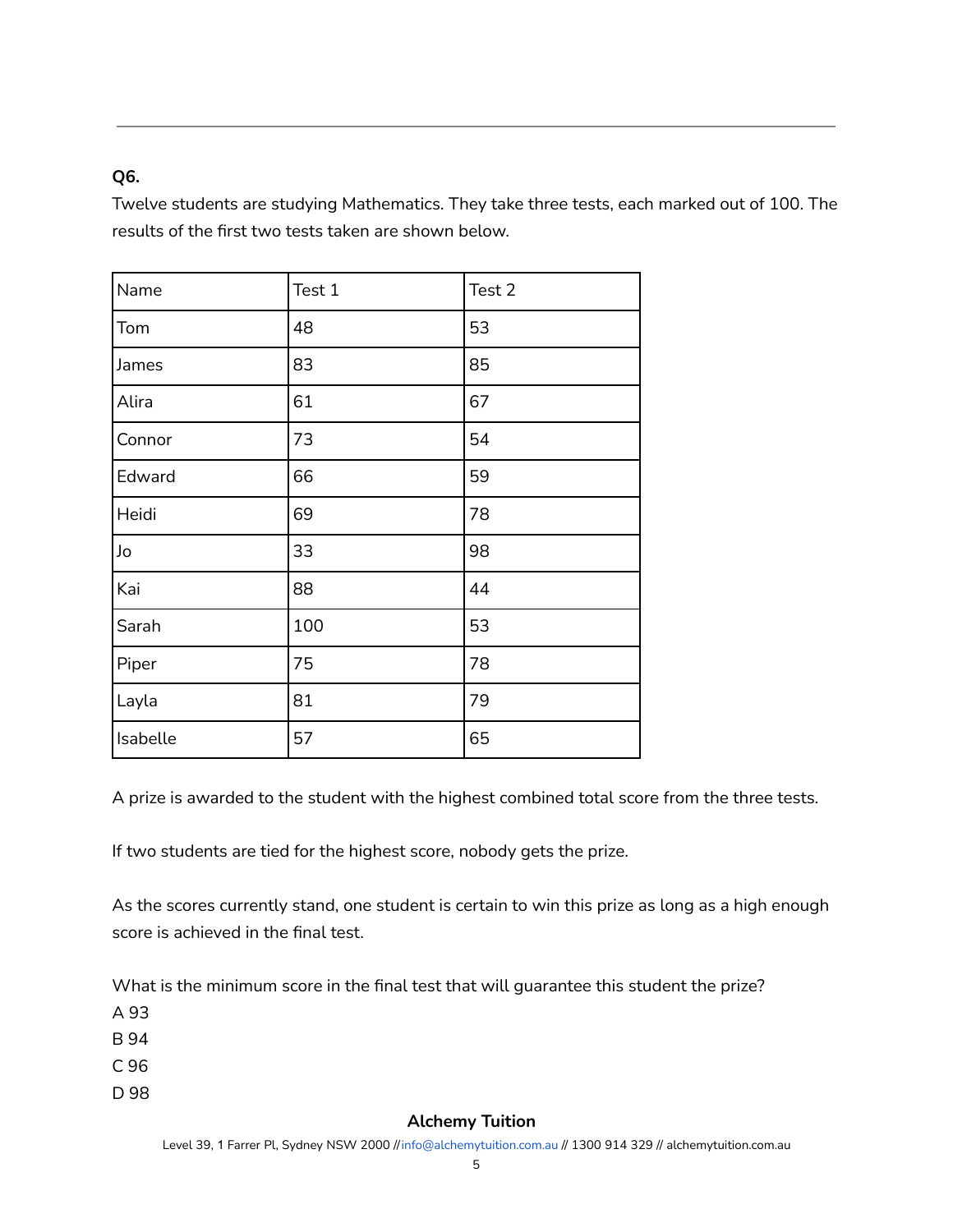# **Q7.**

Anh's mother has written a letter to the school. She has suggested that mobile phones should be required in schools as it leads to greater safety for children.

Which one of these statements, if true, most strengthens Anh's mother's argument?

- A. Phones can be used to make calls during class
- B. Phones can have tracking devices and allow calls to emergency services.
- C. Phones are expensive for everyone in the school
- D. Phones require constant charging.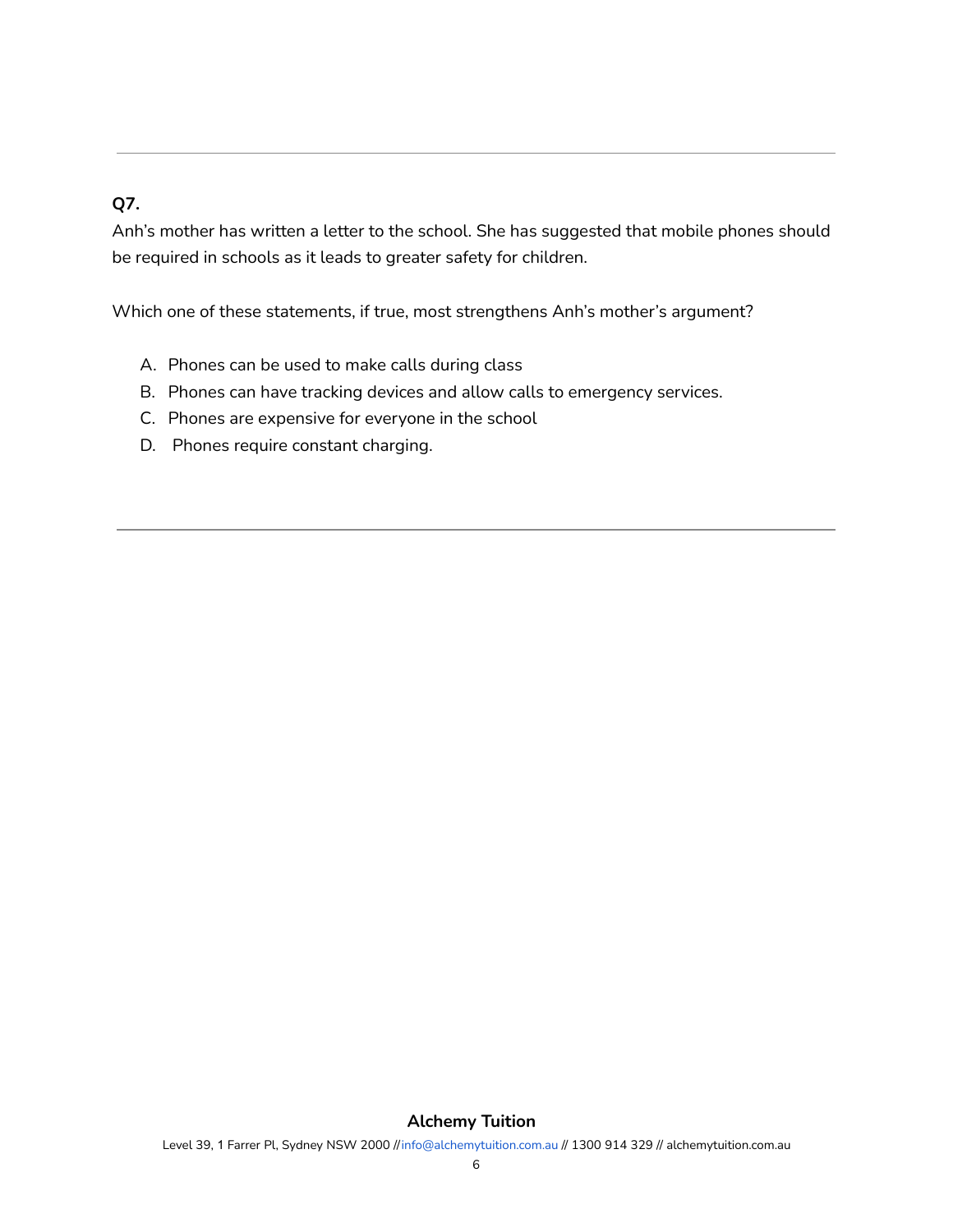# **Q8.**

Shown below are the three small pieces of a puzzle (not to scale).





Which of the following big pieces can be combined with the three small pieces to make a square?



#### **Alchemy Tuition**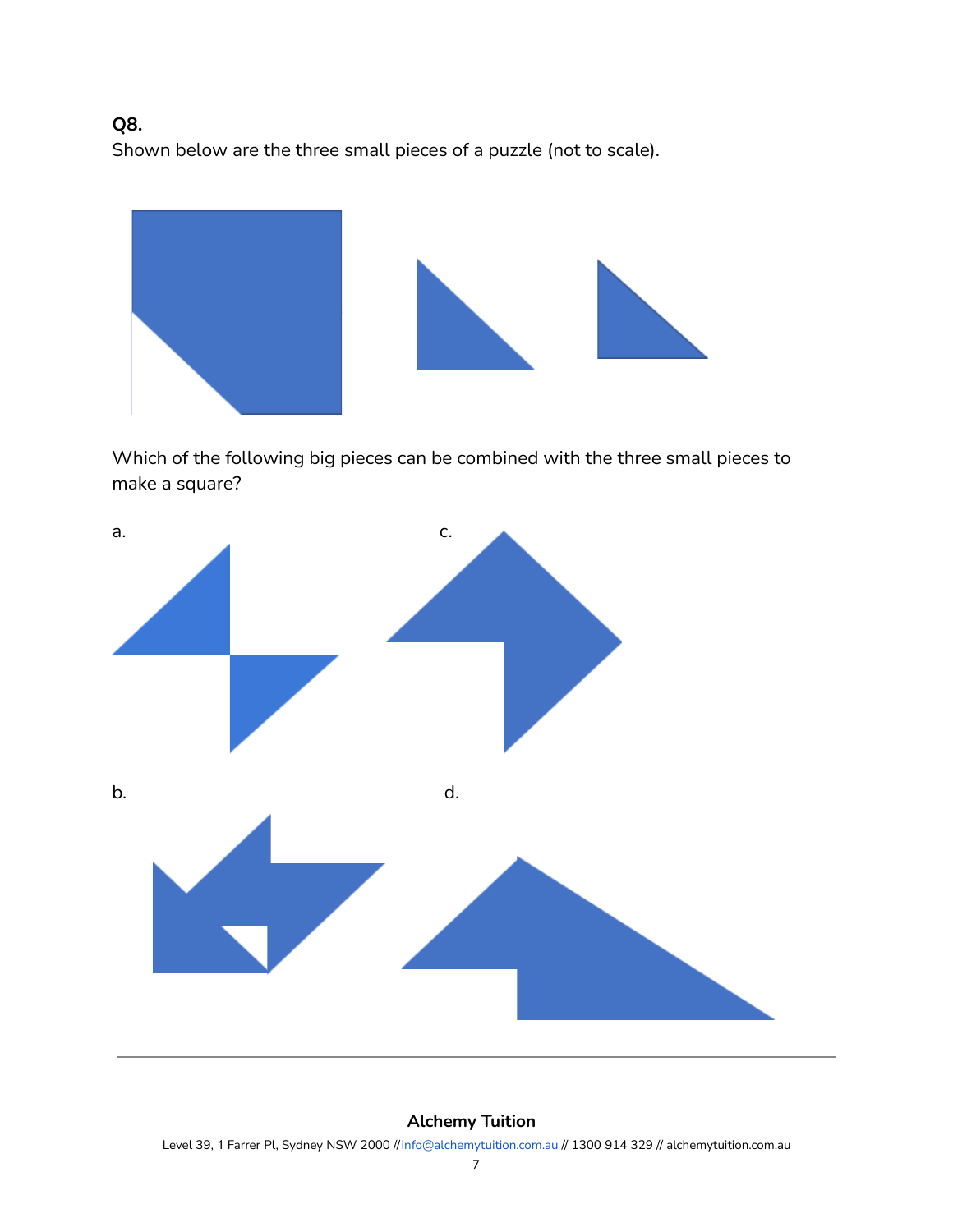When picking the subjects for next year, the year supervisor advised the students that success would only come if the students chose subjects they genuinely enjoyed and were interested in.

Tom: "My sister said it didn't matter if I liked the subject or not, so long as the teacher was *good, I know I will succeed.*"

Selena: "*Isn't it easier to just choose subjects you find interesting and will enjoy? I think that* like the teacher said, you can really only do well in a subject that you enjoy, regardless of the *teacher.*"

If the information in the box is true, whose reasoning is correct?

- a. Tom only
- b. Selena only
- c. Both Tom and Selena
- d. Neither Tom nor Selena

# **Q10.**

**Q9.**

There are 5 girls living in a house where age determines the order in which they get to choose their rooms with the oldest going first. The five girls are Stephanie, Rachel, Katrina, Britney and Anna. Stephanie is 1 year younger than Rachel. Katrina and Rachel are twins. Britney is 3 years older than Stephanie. Katrina is 23 years old. Anna is older than Rachel, but younger than Britney.

Which of the girls gets to choose their room first?

- a. Britney
- b. Anna
- c. Stephanie
- d. Katrina and Rachel choose together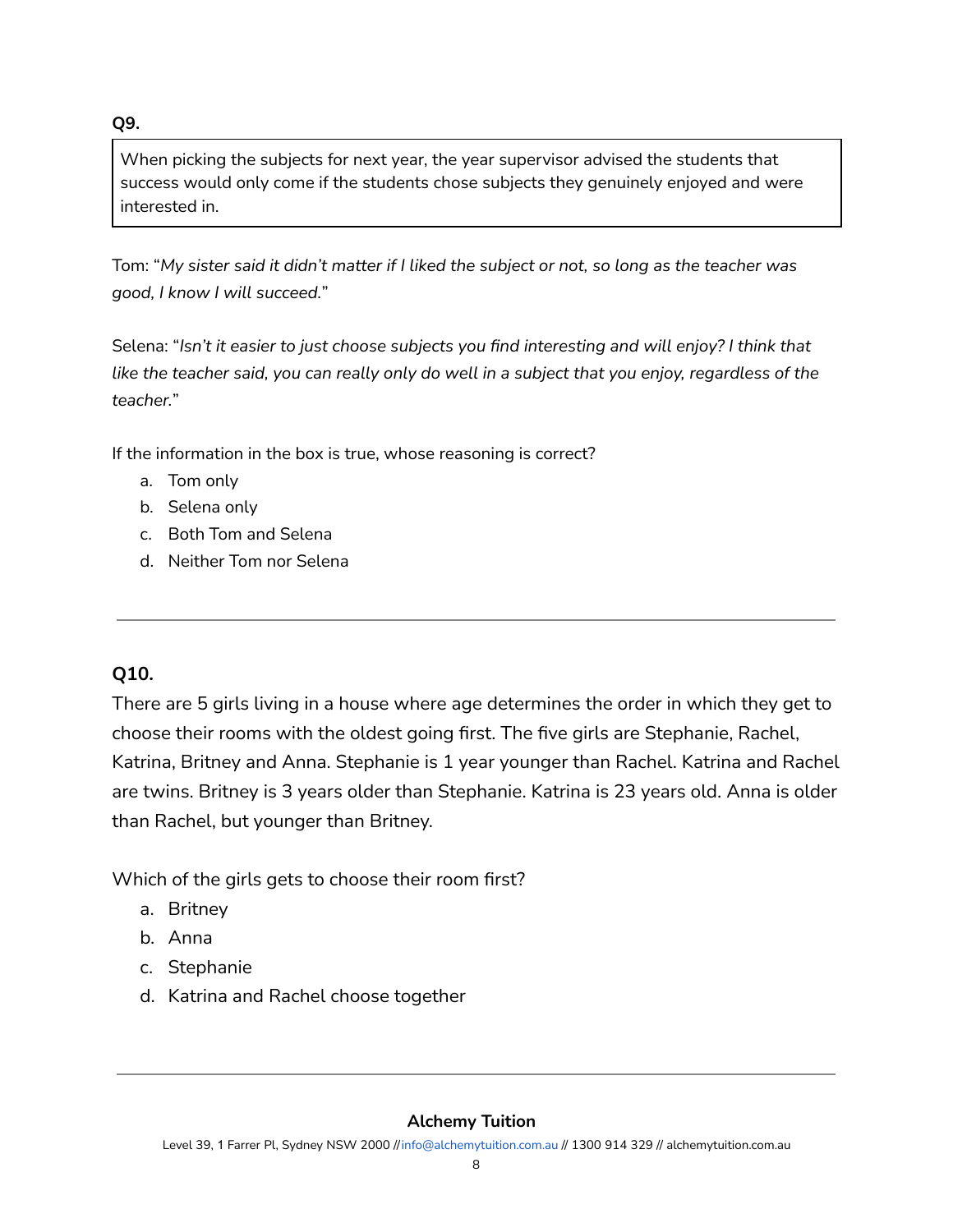#### **Q11.**

Jeremy owns 47 hens.

This year, all but 3 of them had chicks.

None of them had more than 2 chicks.

65 chicks were hatched in total.

How many of the Hens had one chick only?

a. 23

b. 21

c. 18

d. 44

## **Q12.**

Jennifer currently plays soccer for The All Stars. but should consider playing for Planet Ball. Planet Ball would be glad to have Jennifer because she is very talented and says she has a much better chance of winning a championship than if she stays on The All Stars. It is true that Jennifer can probably make more money on the All Stars, but her main goal is to win a championship.

Which of the following statements, if true, strengthens the argument?

- a. The Female soccer statistics show that Planet Ball are the team most likely to win a championship in the next 3 years.
- b. Marsha has never won a championship.
- c. Marsha is not the most talented player on the All Stars, but will be on Planet Ball.
- d. Planet Ball is worse than The All Stars as they earn less. Money.

#### **Q13.**

#### **Alchemy Tuition**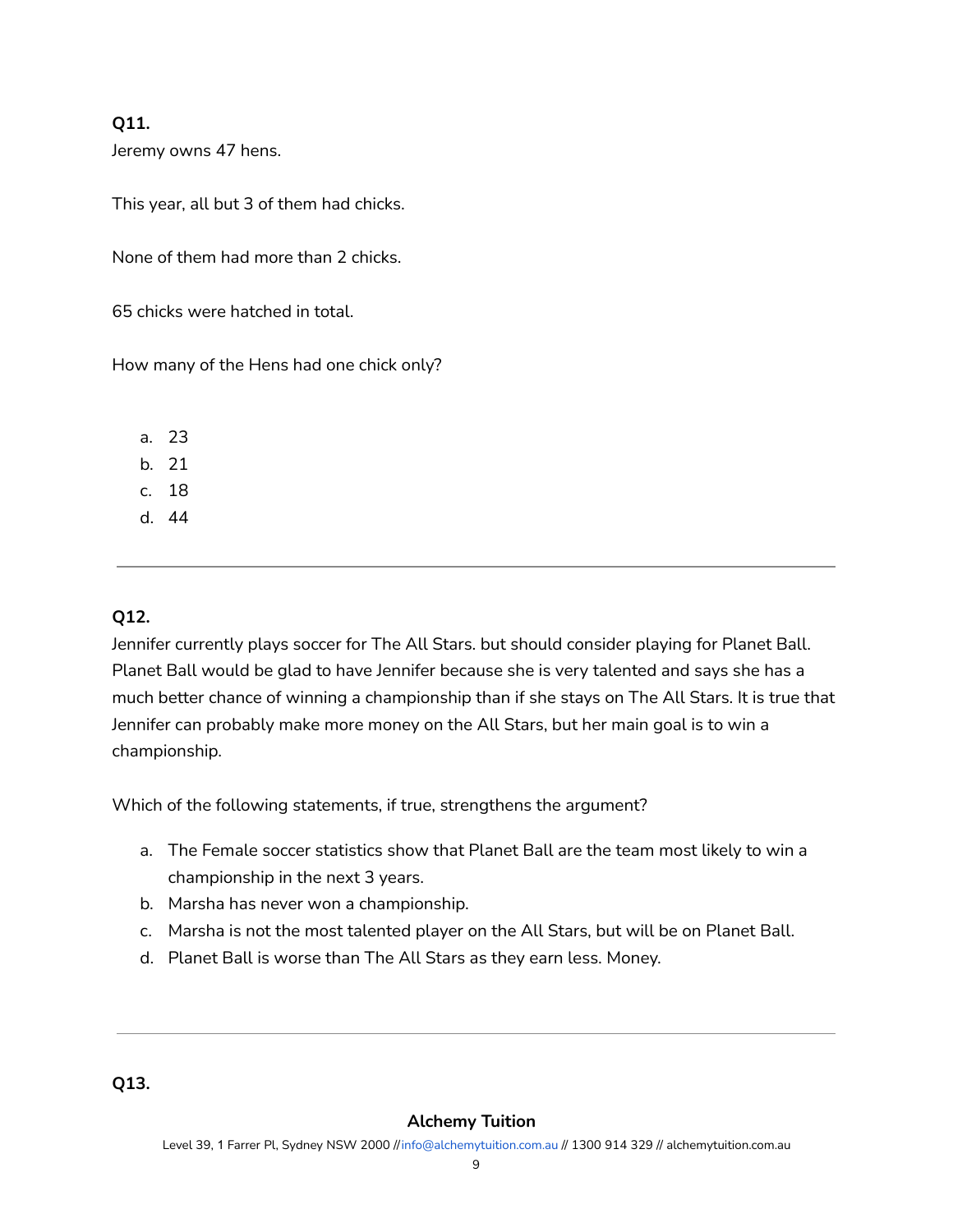Milla has a book that she can use to look up any school in the world.

Milla: "If you tell me the name of a school, you don't need to tell me which Country it is in, I can look it up in my book."

Which one of the following sentences shows the mistake James has made?

- a. Some students are homeschooled.
- b. Many schools have changed their names.
- c. The names of schools in different countries would be in different languages.
- d. Many schools could have the same name

#### **Q14.**

Ben, Dave and Sarah have 30 marbles each.

They take it in turns to roll a dice.

- If the number rolled is even, then that player has to give the number of marbles shown on the face of the dice to each of the other two players.
- If the number rolled is odd, then that player receives the number of marbles shown on the face of the dice from each of the other two players.

Ben rolls a 5.

Dave rolls a 2.

If the friends end up with 41, 20 and 29 marbles respectively, which number does Sarah roll?

- a. 1
- b. 2
- c. 3
- d. 4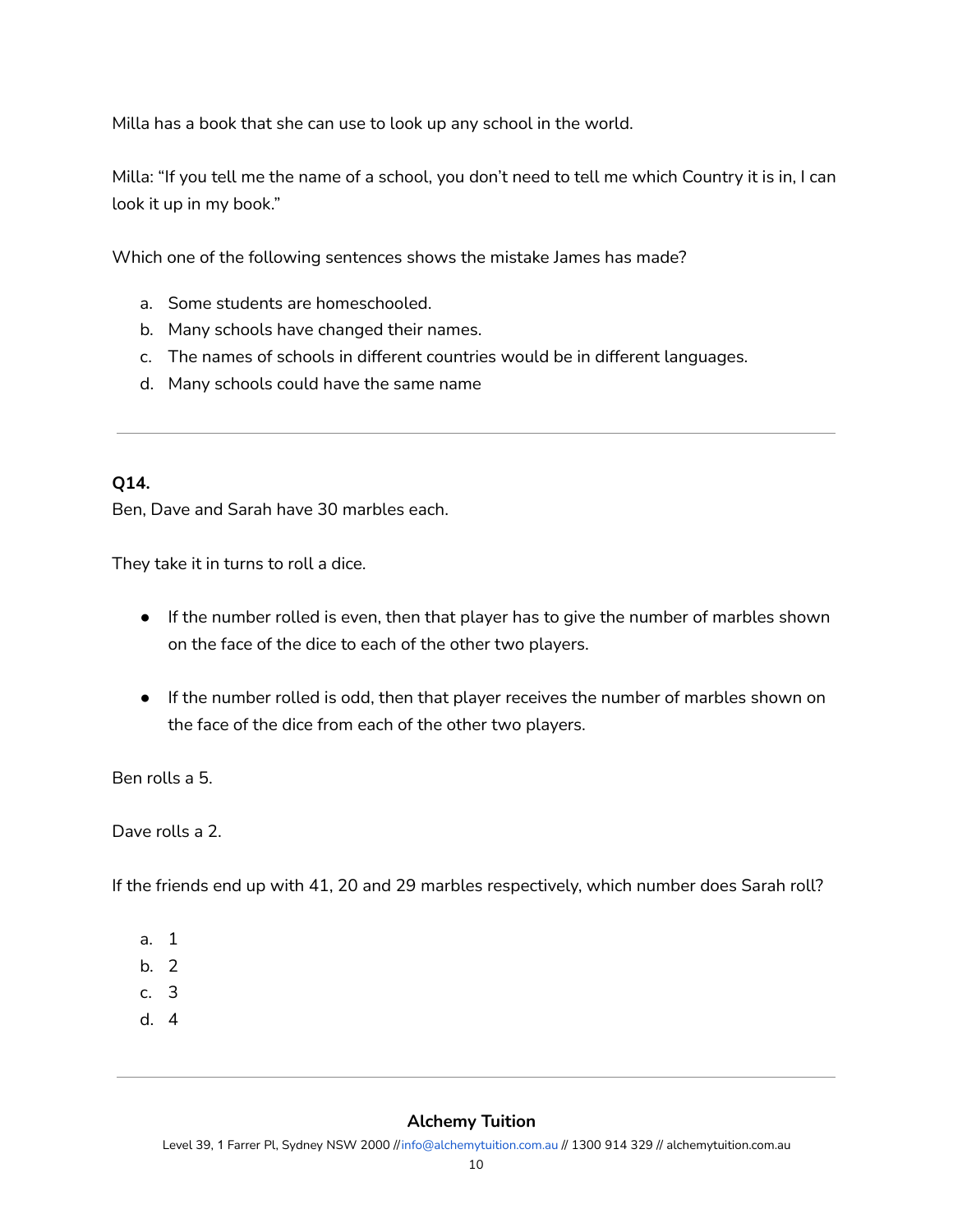## **Q15.**

Each year in Australia there are over 25,000 car fires, but it is estimated that less than 5 percent of drivers keep a fire extinguisher in their car. If more drivers would carry a fire extinguisher in their car then the number of car fires would be reduced significantly.

What is the **biggest flaw** in the argument above?

- a. It ignores the fact the millions of drivers will never get into a car fire
- b. It implies that car fires are in some way caused by the lack of a fire extinguisher
- c. It overlooks the possibility that some fires can't be put out with a fire extinguisher
- d. It fails to recognise that different fires need different fire extinguishers

#### **Q16..**

"*Whoever came forward for the crime must have been guilty and charged* "

If this statement is true, which one of these sentences must also be true?

- a. If John did not come forward for the crime, he must not have been charged
- b. If John was not guilty, he could not have come forward for the crime
- c. If John was both guilty and charged, he must have come forward
- d. If John did not come forward for the crime, he must not have been guilty

#### **Q17.**

Sally is trying to figure out the next number in a mathematical sequence but unfortunately she copied one of the numbers down wrong. The sequence she has down is as follows:

8, 15, 13, 20, 18, 29, 23 ...

Assuming that apart from her mistake the sequence pattern continues on correctly, identify the incorrect number and the next number in the sequence (respectively).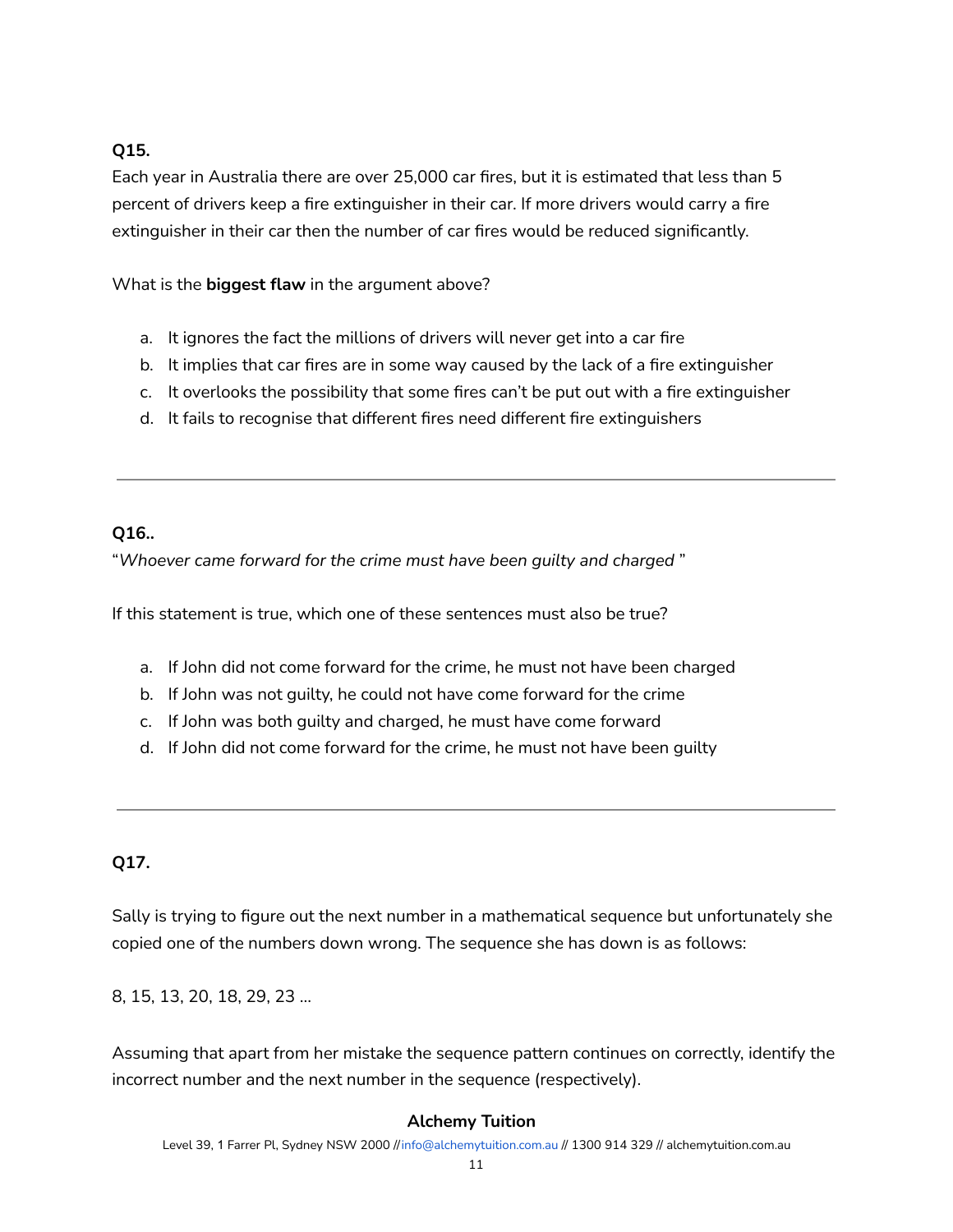- a. 20, 30
- b. 20, 25
- c. 25, 30
- d. 25, 29

#### **Q18.**

Kevin and Oscar wanted to find out which was the most popular role at their office: Sales, Accountants, Receptionist or Human Resources. They did a survey of all the colleagues at the office and found the following:

- Everyone who liked Sales also liked Accountants
- Some people liked both Accountants and Receptionist
- No one liked both Receptionists and Sales
- There were more people that only liked Accountants than people who liked Receptionists
- All the Human Resources fans were also fans of Sales

Which role was the most popular?

- A. Sales
- B. Accountants
- C. Receptionist
- D. Human Resources

#### **Q19.**

The age for learning to drive in NSW at 16 years old, should be moved to 18 years old. At 16, children are not mature enough to know how to drive, even with someone teaching them. They are still learning in school and should focus on their academic education, rather than learning how to drive. There is more time later when students have graduated from school at 18, for them to learn to drive. A study has shown that drivers who started learning later are safer drivers than those who started learning earlier.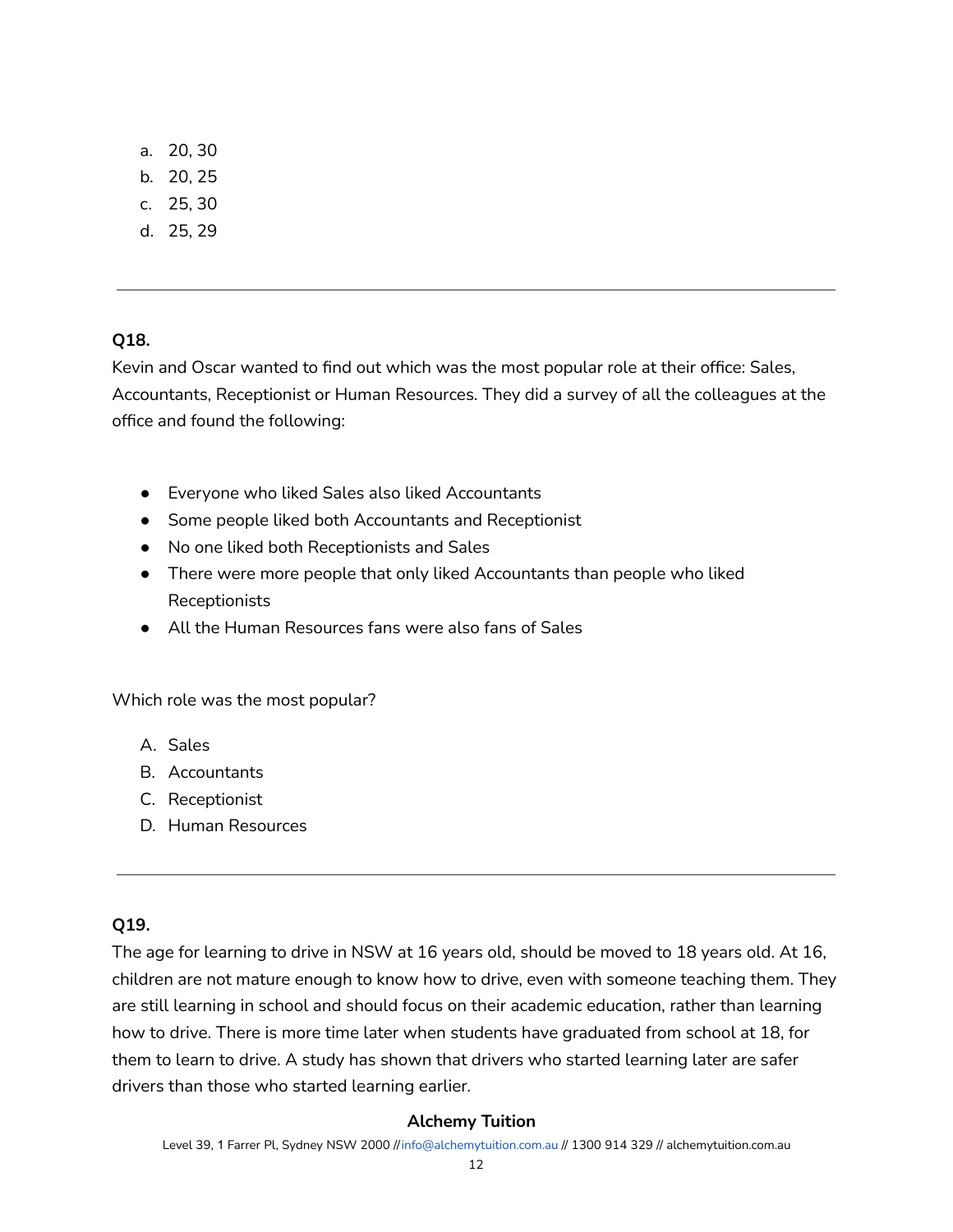Which one of these statements, if true, most **weakens** the above argument?

- A Some students graduate before they are 18
- B The study referenced above compared 16 year olds and 16 and a half year olds
- C Not all children go to school at 16
- D 18 year olds may have to focus on finding a job rather than driving

#### **Q20.**

I am hiding in one of three rooms. On the door of each room I have written two statements, some true, some false. However, no more than one statement on each door is false.

| Room 1           | Room 2            | Room 3          |
|------------------|-------------------|-----------------|
| My hair is pink  | My hair is blue   | My hair is pink |
| l I am in Room 3 | I am in this room | I am in Room 2  |

Which one of the following statements must be true?

- A I am in Room 2 and have pink hair
- B I am in Room 2 and have blue hair
- C I am in Room 1 and have blue hair
- D I am in Room 1 and have pink hair